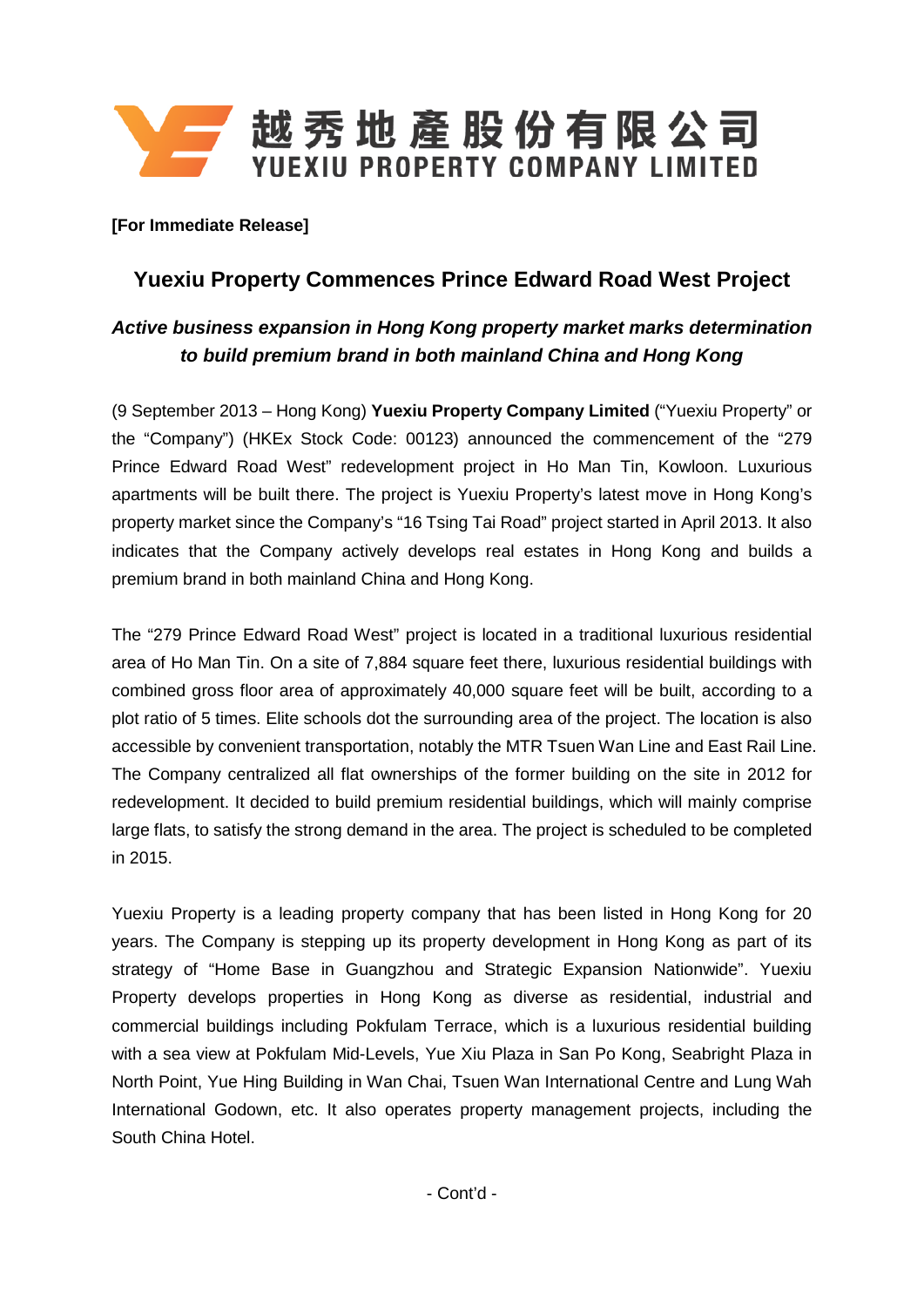The "279 Prince Edward Road West "project epitomized the Company's strategy of focusing on high-end residential property development. Meanwhile, the Company owns a parcel of land of approximately 126,000 square feet in "Yau Tong Industrial Area For Comprehensive Development" with a plot ratio of approximately 6 times. The Company will pay close attention to the government land planning in the area and will develop the land opportunely. Furthermore, construction of the low-density villa project "16 Tsing Tai Road" in western New Territories was commenced in April this year and is progressing well now.

The management of Yuexiu Property said "The ground-breaking ceremony of '279 Prince Edward Road West' indicates our commitment to continue developing high quality properties in Hong Kong. The Company will continue to identify projects with potential for development in Hong Kong and supply premium properties to the market according to our strategy of 'Home Base in Guangzhou and Strategic Expansion Nationwide'."



**Photo caption: Zhu Chen (Fifth from the left) Deputy General Manager of Yuexiu Property officiated the ground-breaking ceremony of the "279 Prince Edward Road West" project.**